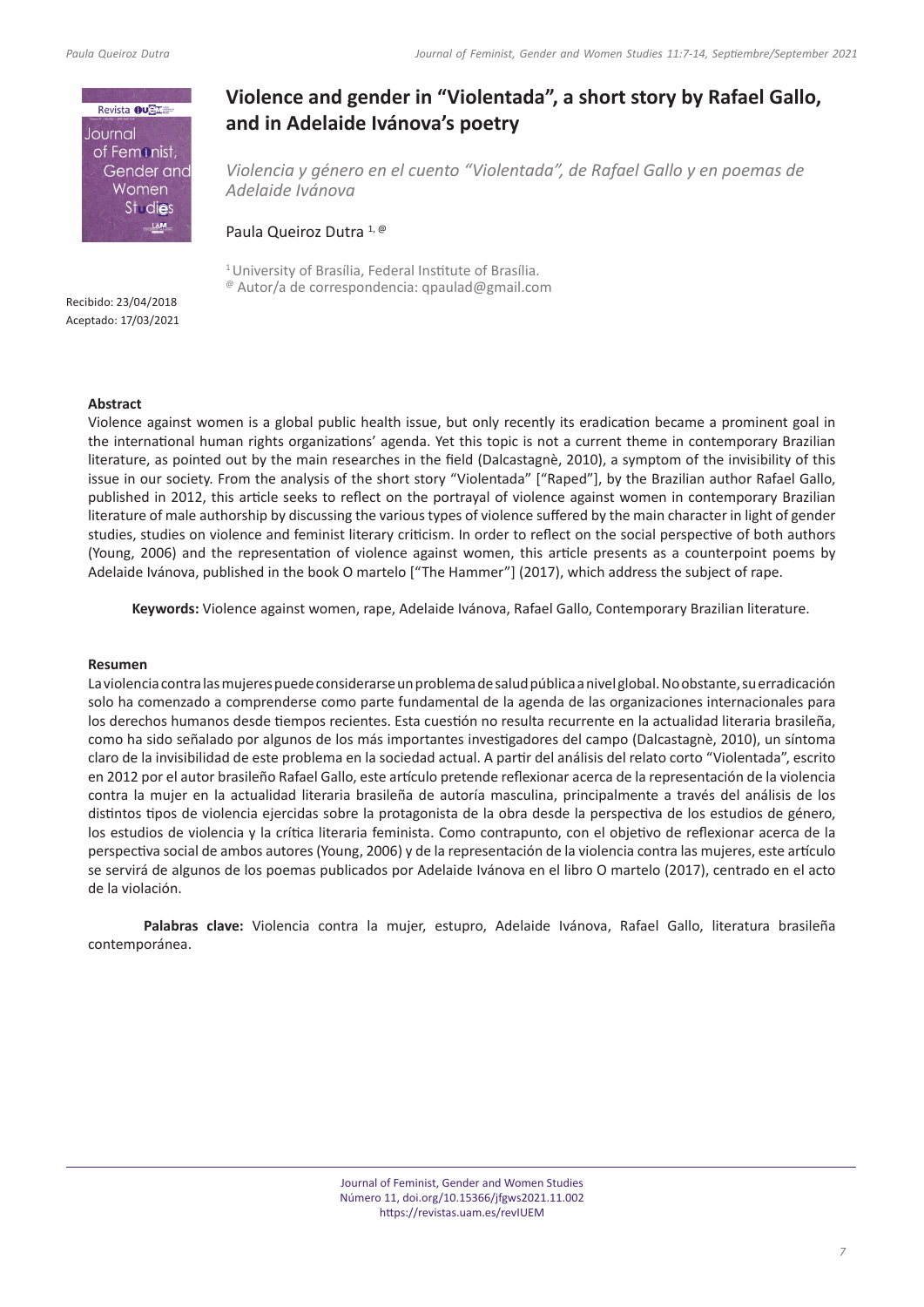*but the singing nightingale is the male nightingale.* (Adelaide Ivánova)

The World Health Organization estimates that over one-third of women worldwide (35%) suffered physical and/ or sexual violence at the hands of an intimate partner or sexual violence by a stranger at some point in their lives (The World's Women 2015, p. 142). Presented in "The World's Women" report of 2015, these data reveal the worldwide magnitude of violence against women. In Brazil, according to the 2015 Anuário Brasileiro de Segurança Pública ["2015 Brazilian Yearbook of Public Safety"], 47,643 cases of rape were registered nationwide in the year of 2014, which means one rape was committed every 11 minutes. It is important to highlight that the statistics do not take into consideration many cases that have not been reported to the police, which would further increase these figures. As stated by the technical report "Rape in Brazil" (Cerqueira y Coelho, 2014), published by the Institute for Applied Economic Research (IPEA) in 2014, it is estimated that only 10% of all the cases of rape are brought to the attention of the police. As the anthropologist Débora Diniz states in an article published in the newspaper O Estado de S. Paulo (2013):

Rape is offensive to women not only because her body is possessed by the pleasure and the desire to torture of the aggressor, but mainly because it alienates us from the only possible existential experience: that of the body itself. A woman victimized by rape is not just someone whose honor was tainted, as early twentieth-century lawmakers believed when they decriminalized abortion by rape, but also someone temporarily alienated from her own existence. Honor, dignity, autonomy are ignored by the rapist, it is true. But the rape goes even further: it is a violent act of demarcation of women's guts by the patriarchy. It is real and symbolic. It acts not only on every female victim, but on all women subjected to the regime of domination.

In the classic feminist work *Against Our Will* (1975), Susan Brownmiller presents a complex reflection on how rape has been used as a weapon against women since Prehistoric times. She supports Diniz assertion when she states that rape "is nothing more or less than a conscious process of intimidation by which *all* men keep *all* women in a state of fear" (Brownmiller, 1975: 15). Although we are aware that not all men are rapists, what you can gather from Brownmiller's assertion is that the ever-present possibility of being raped keeps women in a state of constant apprehension whenever she walks down the streets alone at night and in other everyday situations. In this sense, fear is an important instrument of domination, with which women learn to live early on. For Brownmiller (1975: 16), it is exactly this feeling of vulnerability that has led women to seek male protection from a monogamous relationship, thereby asserting their dependence and accepting the domestic space as safe and protected, even though it is known today that it is precisely in the domestic space where most cases of violence against women take place. Still according to her, it is from this idea of male protection that was also created the notion that a crime committed against a woman's body would actually be a crime against male honor and property, one of the myths surrounding rape addressed by Rafael Gallo's short story,

which will be analyzed next.

#### **VIOLENCE AND LITERATURE**

Based on the idea presented by the critic Antonio Candido in *O direito à literatura* ["The Right to Literature"] (1988), in which literature is a universal necessity, something that "shapes the feelings and vision of the world, organizing us and freeing us from chaos and, therefore, humanizing us" (Candido, 2011: 88), this article seeks to analyze how literature, with its humanizing potential, which has much to do with the struggle for human rights, can "develop in us the humanity quota that makes us more understanding and open to nature, society, and alike" (Candido, 2011: 282). From the analysis of the short story "Violentada" ["Raped"], by the Brazilian author Rafael Gallo, published in 2012, this article seeks to reflect on the portrayal of violence against women in contemporary Brazilian literature of male authorship by discussing the various types of violence suffered by the main character in light of gender studies, studies on violence and feminist literary criticism. In order to reflect on the social perspective of both authors (Young, 2006) and the representation of violence against women, this article presents as a counterpoint poems by Adelaide Ivánova, published in the book *O martelo* [*The Hammer*] (2017), which address the subject of rape.

For researcher Regina Dalcastagnè (2010: 40): "Contemporary narrative is a particularly fertile field for analyzing the problem of representation (as a whole) of women in Brazil today". In addition to revealing that Brazilian literature is mostly written by men (72.7% of the authors) and about men (62.1% of the characters are male), the research<sup>1</sup> coordinated by Dalcastagnè shows that the lower is the presence of women among the producers of novels, the less visibility they have in the works produced. This study also revealed the lack of stories revolving around important issues, such as abortion, fertility, and domestic violence (Dalcastagnè 2010, p. 61). Thus, based on the observation of Rita Terezinha Schmidt in the essay "Mulher e literatura" ["Woman and Literature"] (2017: 40):

*It is assumed that literary art maintains a dialectical relationship with non-verbal reality, with the reality situated outside the linguistic universe. The literary work does not inhabit an ideal world, but a real world from which it feeds and in which it acts, reflecting and interpreting the same and, thus, influencing ideas, values and action.*

Therefore, it is necessary to reflect on the ideas and discourses present in literature, as well as the social perspectives of the authors, especially when they explicitly address the issue of gender violence. The story chosen for this analysis was published in the book *Réveillon e outros dias* [*New Year's Eve and other days*] (2012), by Brazilian writer Rafael Gallo. Entitled "Violentada" ["Raped"], it tells the story of a heterosexual couple's conflict. They have just left, amidst a torrential rain, the city's police station in which they made a report because the woman, whose name is not mentioned, had been raped. The fact that the

<sup>1</sup> Research "Character mappings of Brazilian novels: 1970s, 1990s", carried at University of Brasília, between 2004 and 2006.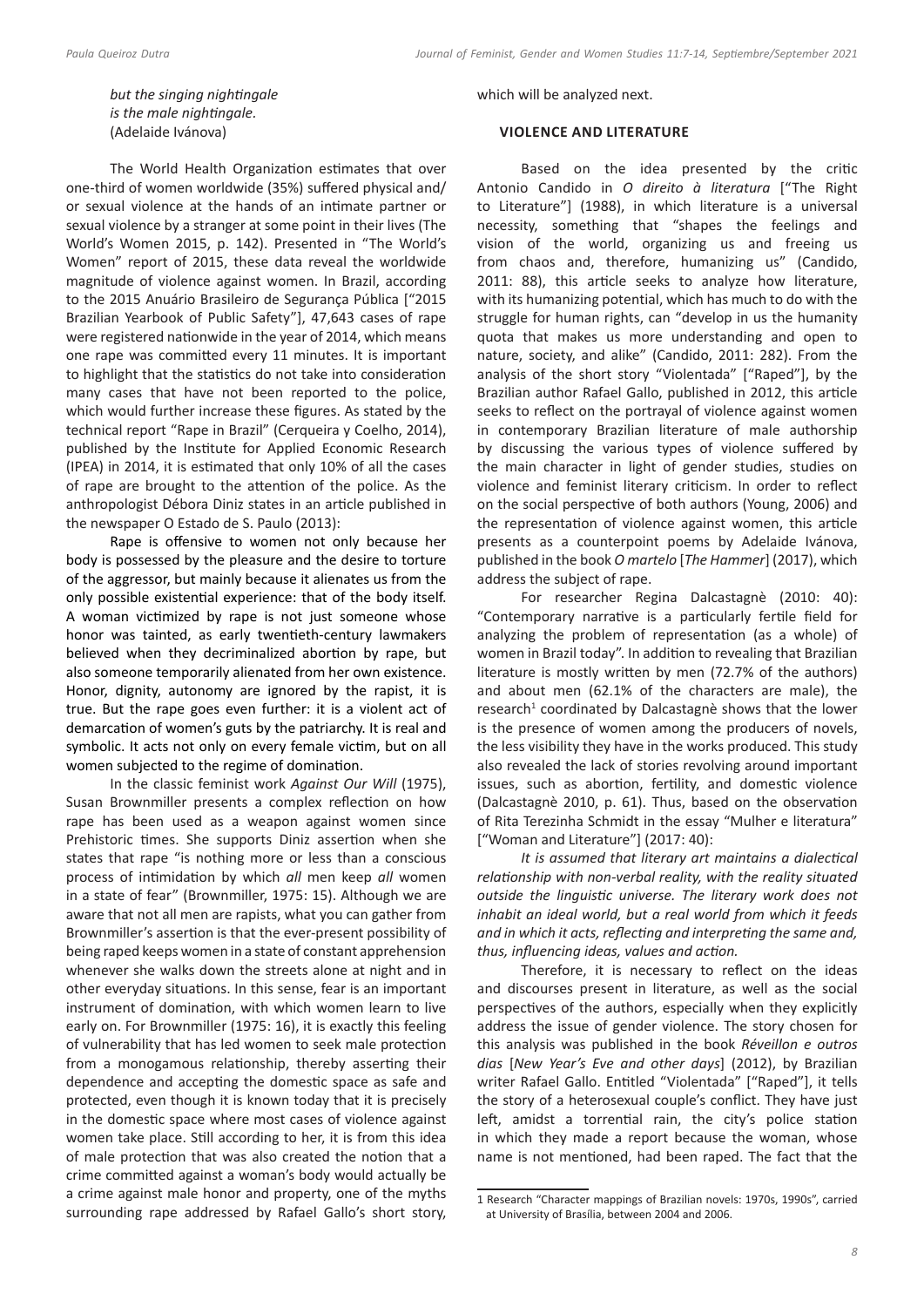female character is not named is already an indication of the social perspective presented in the narrative, since Pedro, the fiancé, can no longer see himself in a relationship with a rape survivor due to the violence she suffered. The absence of the character's name also points to the women's invisibility before such brutal violence. The delicate subject of rape and its consequences for women is soon addressed: "In the first moment alone with her after the event, the fiancé only remained silent, as if all words were dead. Did he expect anything from her? There was nothing else to be pulled out" (Gallo 2012: 608). Emptied in the eyes of the fiancé, with no personality whatsoever, she becomes merely a body profaned by another.

In her analysis of political representation, identity, and minorities, Iris Young (2006: 162) defines social perspective stating that "people with different positions have different experiences, stories, and social understandings derived from that positioning". From these different social positions, people will also understand the world, its social events and its consequences in a unique way. For Young, social perspectives derive from the social constructions we make of ourselves and of others, in different situations and contexts. Each positioning, or rather, each social perspective results in a distinct capacity to "interpret the meaning of actions, rules and structures in different ways" (Young, 2006: 162).

In the short story the questionings made by the narrator when he asks "Could he estimate the weight that was on her? *Some things a man does not reach*" (Gallo 2012: 603) relates to Iris Young's thought on social perspective, demonstrating that Pedro, the victim's fiancé, might not reach the magnitude of the suffering and pain felt by his bride. After leaving the police station, Pedro's discomfort in the silent presence of his fiancée in the car and his impassive attitude towards the suffering of others reveal an absence of love, because, as the narrator says, "To love is to cross to the other side. He would not even move" (Gallo, 2012: 629). They also reveal that Pedro's worries about the rape are selfish and trivial, since he is more concerned with his honor than with the real sorrow that afflicts his bride. Alongside, we can establish that Susan Brownmiller's (1975: 17) understanding of rape as an aggression against male honor is still a very present idea in contemporary times.

Everything becomes even more complicated when the bride breaks the silence to search for support and asks if he will still be able to love her after that fateful day, in other words, if he will still marry her.<sup>2</sup> The focus then turns to the feelings of Pedro and what goes on in his mind:

He was not ready for this inquisition. Not now. Something in him had also been hurt, he was also suffering. Although the rape had not occurred in his own body, it was as if he was linked to her body, somehow sharing part of the brutality. Her body was his: his home. His home was invaded, attacked, robbed. It was impossible to repay the theft. A man feels differently from a woman. He had also been thrown to another place, was also lost, bruised; and

she, entangled in his wound, was struggling, crying out for help (Gallo, 2012: 634).

This last passage allows us to reflect on the idea of a woman's body as an object, seen by men as their property, as a real territory of dispute, in the words of Rita Segato (2014). The suffering Pedro feels is not based on the violence suffered by his bride, but based on the fact that his body-territory, a term coined by Segato, was invaded by another, something that strikes him in his sick manhood. The feeling of guilt soon takes over the victim, reiterated by the groom's behavior in face of the new situation in which they find themselves. Therefore, one can observe the naturalization of guilty behavior that has always been associated with women:

*He began by wondering how he would react if the crime had been another. He realized that if she had been beaten, for example, if she were on a hospital bed now, it would be simpler for him. Even if the damage to her body had been more severe, it would still be easier to deal with. A knife-strike or a punch would not bring this astringent taste of erotic sin – it would be pure aggression; there would be no communion, no carnal pleasure gained by the other. The other, who could mock him forever in his nightmares. He stopped wondering when he came across his unfortunate notion that even if the criminal had inserted a knife into her vagina - mutilating it inside - it would be less repulsive to him. But the sex, the flesh penetrated by flesh... the shared body... this was unbearable. (Gallo, 2012: 679-685).*

In *Rape: Sex, Violence, History* (2007) the historian Joanna Bourke delves deeper into the subject and discusses some relevant points on the subject of rape and its representation in her work. In her study of sexual violence in England, the United States and Australia, Joanna Bourke (2007: 7) analyzes the problem of sexual violence from the perspective of the perpetrators, which the author herself claims to be a challenge. First because, by focusing on their stories, they are humanized (which, on the other hand, Bourke states it helps to demystify the idea that they are "monsters", something always exploited by the media); secondly because this may reinforce a dichotomy that associates masculinity with aggression and femininity with passivity, which reduces women to victimhood. Bourke argues that the idea that relates masculinity to aggression is constructed and, as such, is susceptible to change, to a reconstruction. For the author (Bourke, 2007: 7) "rape and sexual violence are deeply rooted in specific political, economic and cultural environments". As well as other researchers, Bourke highlights the very definition of rape as one of the main challenges, as well as the concept of violence, since both are subject to different interpretations according to the times, the context and the culture. Beginning with the idea that "linguistic practices give meaning to bodies" (Bourke, 2007: 10), she reflects on masculinity, myths and the prevalence of rape in these societies throughout history, noting that "rapists are not born, they become" (2007: 18).

Rafael Gallo's short story, however, does not discuss the perpetrator's perspective, but shows the impact of this violence on the victim's life, addresses the stigma surrounding sexual violence that remains strong in our culture, and raises some myths about rape, also discussed by Bourke (2007) in her study. In the following excerpt, one of Pedro's dialogues

<sup>2</sup> In Colette Dowling's *Cinderella Complex* (2012), originally published in 1982, the author points out how women, in the most varied contexts, feed what she calls the "desire for salvation", in other words, the "psychological dependence: the unconscious desire for the care of others" (2012: 27). Even after suffering the brutal violence of a rape, the character of the tale maintained the marriage as her main concern.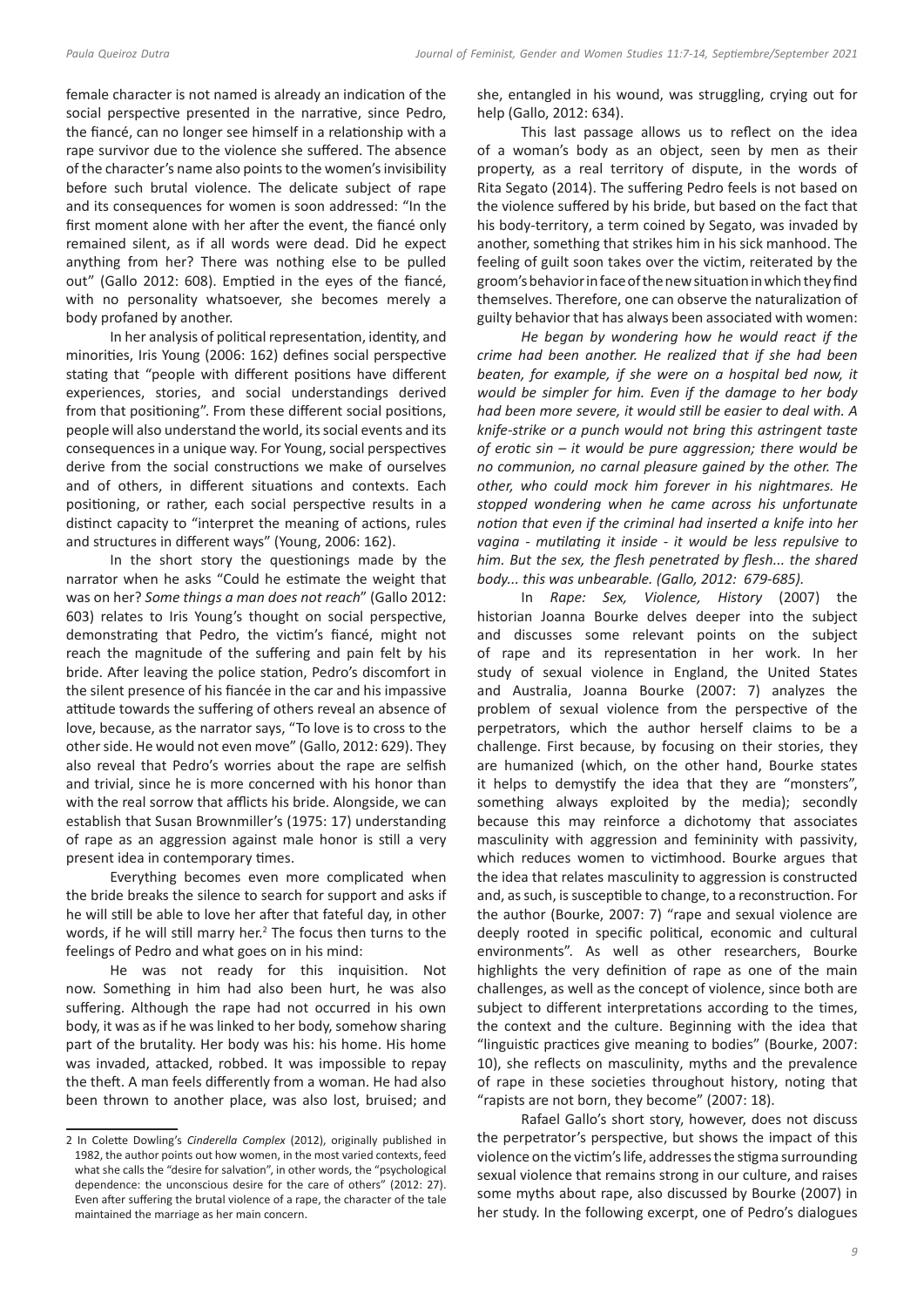with his bride after they left the police station, the question of guilt over the victim is addressed by him:

*"I know it was not your fault."*

*"And you still do not want to marry me, do you?"*

*"Is that... is that ... it's always going to be this, you know?! I'll always know... I'll keep remembering it all the time. What happened can never go back. It will always be this... this...". (Gallo 2012: 658).*

For sociologists Wania Pasinato and Eva Blay (2018), "The fear, the ignorance about police procedures and the institutions' lack of professionalism when receiving reports are some of the factors highlighted when it comes to saying that women still suffer without seeking institutional help". Seeing history as a justification for the low rate of reports in the countries she surveyed, Bourke (2007: 27-28) notes that legal and medical books and manuals, all written by men, have contributed significantly to perpetuating some misconceptions about women and rape that still circulates in our society today, and help to discourage and inhibit women from filing a report due to the stigma so widespread in popular culture. The idea that "false" charges of women against "good" men were endemic circulated in books, spreading disbelief in women's reports, as well as other absurd ideas recorded by Bourke (2007: 33), such as hysteria or menstruation itself, then used as arguments to delegitimize the complaints of girls and women and condemn them, since many were hospitalized as insane for threatening their family and the religious belief.

Moreover, as noted by Bourke (2007: 32), medical disbelief in children's claims, especially if they came from the working class, only demonstrates that the intersection between gender and social class (and also race) is indispensable when discussing violence against women, since this kind of greater disregard for the poor only made violence against them even more common, making them more vulnerable to many of the violence they suffered and, because they were aware of their invisibility to the eyes of health institutions and the justice system, making it even more difficult for the perpetrators to be exposed and denounced, once the victims knew they would be socially considered unfairly as "guilty".

In Rafael Gallo's story (2012), it is possible to observe the persistence of these myths, even today, as they are continually revitalized by themale gaze in face of violence and constantly reproducedby different media outlets.In this sense, the story registers a double violation against this unnamed woman that could be any of us: first, the rape violation that constitutes a brutal trauma to the victim; second, the symbolic and emotional violation committed by the groom, someone she loved and trusted, and that leaves her and judges her for a crime to which she survived:

*As if he was finishing the work started by that other man, he violated parts of her that the criminal could never reach. Not even by killing her or opening her body would the rapist have access to what only the beloved man could touch. This, it was precisely this man - her fiancé – who violated, who wounded her deeply. (Gallo, 2012: 690).*

# **VIOLENCE AGAINST WOMEN IN A. IVÁNOVA'S POETRY**

Based on the concept of social perspective proposed by Iris Young and mostly on the statement that "it is especially when they are located on different sides of the structural relationships of inequality that people understand these relationships and their consequences in different ways" (Young, 2006: 162), we seek to oppose the male perspective presented in the story, which privileges the point of view not of the victim or the perpetrator, but of a third person, to some of the poems by Brazilian poet Adelaide Ivánova, published in the book *O martelo* [*The Hammer*] (2017). In her work, characterized by a strong feminist verve, the poet portrays the social perspective of women, especially in face of everyday violence, seeking to subvert the hegemonic narrative about the feminine universe and give voice to the daily suffering lived by women, regardless of race, class, age, ethnicity or origin. Despite her focus on the narrative and the perspectives presented by the women's point of view, Ivánova is able to criticize violence against women without reinforcing the category of passive victims, since she brings an always questioning and ironic take on the different situations described in her poems.

The first poem, "O urubu" ["The Vulture"], recreates a scene similar to the one narrated in Rafael Gallo's short story, but here the woman, a rape victim, is being examined by male doctors at the legal medical institute, and faces the lack of sensitivity during the procedure. In addition to being a rape victim, the poetic persona of the poem undergoes a new violence - symbolic and institutional - when seeking care after the event. In the poem, The objectification of the female body by the male looks of the doctors is striking, as it indicates the non-recognition of women as a life deserving of mourning and care, of the idea of precariousness of life, in the words of Judith Butler (2015):

# *the vulture*

body of crime is the expression used for the cases of infringement where there is on-site event marks infractional making the body a place and of crime an adjective the exam consists in seeing and being seen (parties also consist of this) lying on a stretcher with four doctors around me talking at the same time about mucous membranes to strike the lack of disposable cups and deciding before my legs open if after expedition they would all go to the bar the doctor of the institute of legal medicine wrote his report without looking at my face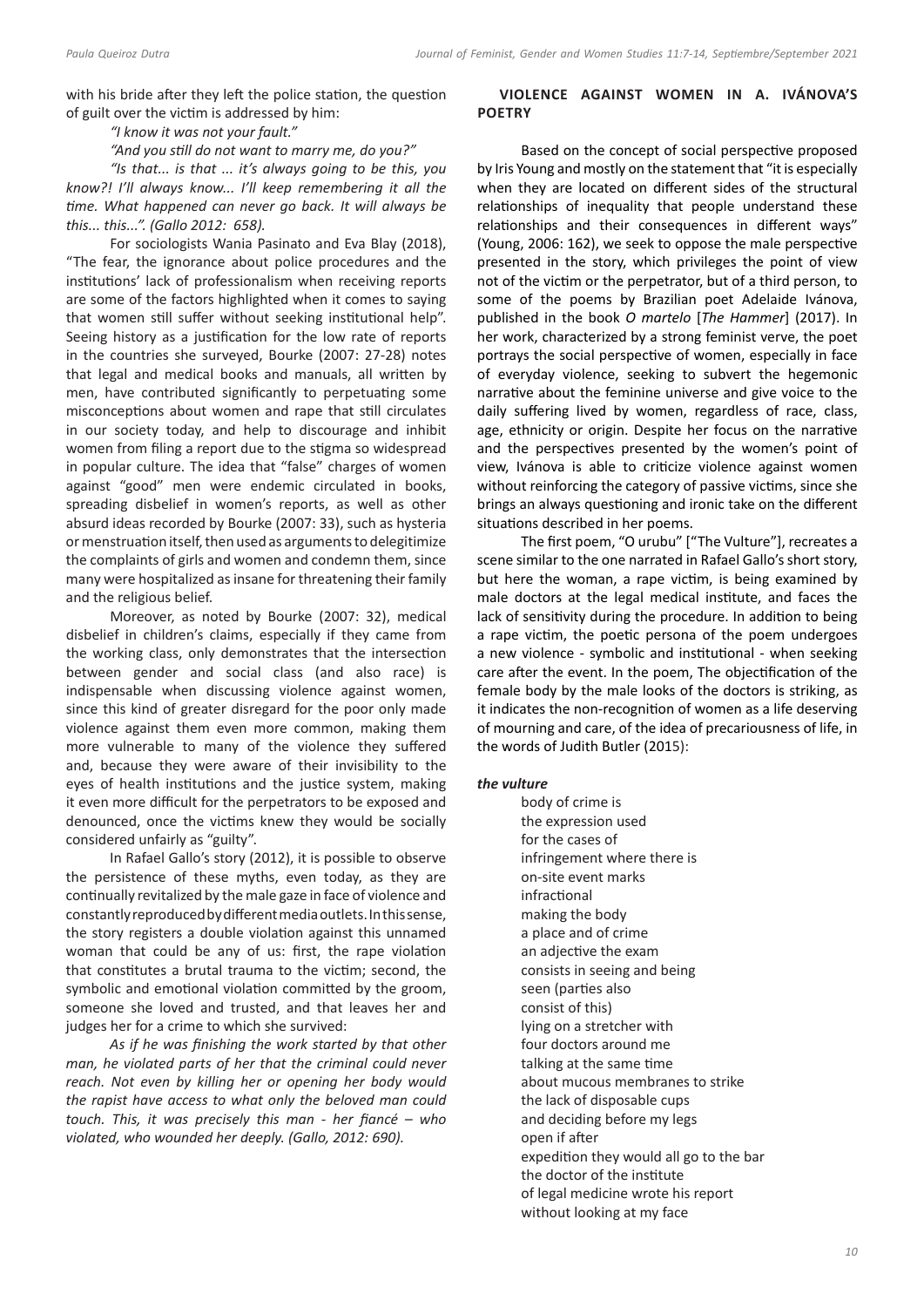and talking on the phone me and the doctor have a body. and at least one other thing in common: we love to talk on the phone and go to the bar. the doctor is a person deals with dead and living women (which he calls parts) with things. (Ivánova 2017: 25)

#### *o urubu*

corpo de delito é a expressão usada para os casos de infração em que há no local marcas do evento infracional fazendo do corpo um lugar e de delito um adjetivo o exame consiste em ver e ser visto (festas também consistem disso) deitada numa maca com quatro médicos ao meu redor conversando ao mesmo tempo sobre mucosas a greve a falta de copos descartáveis e decidindo diante de minhas pernas abertas se depois do expediente iam todos pro bar o doutor do instituto de medicina legal escreveu seu laudo sem olhar pra minha cara e falando no celular eu e o doutor temos um corpo e pelo menos outra coisa em comum: adoramos telefonar e ir pro bar o doutor é uma pessoa lida com mortos e mulheres vivas (que ele chama de peças) com coisas. (Ivánova, 2017: 25)

The second poem also presents the perspective of another person, or rather, of another woman about a female victim of violence. The clerk, hearing possibly the account of the violence narrated by the victim, questions her and blames her, reproducing the symbolic and structural violence of the patriarchal culture that punishes women with judgments and doubts, instead of protecting or doing them justice. In the following poem, the figure responsible for this oppression is a woman, corroborating with what Flavia Biroli and Luis Felipe Miguel state in *Feminismo e Política* [*Feminism and Politics*] (2014: 14): "gender relations impact the experience, but the exercise of power - as well as the forms of domination and exploitation - also occurs internally to the group 'women'". The "pig" in the title, which refers to the popular term "chauvinistic pig", indicates that women also reproduce sexism from the society they are inserted in. It also points to institutional violence, since the people who

should aid victims are not prepared to deal with such cases, creating further obstacles to new reports and spreading myths such as the disbelief before their allegations.

# *the pig*

the clerk is a person and she's curious as how curious people are asks me why I drank I did not answer so much but I do know that we drink to die without having to die a lot asks me why I did not shouted since I was not gagged I did not answer but I do know that we are already born with the gag the white shirt clerk starched is an excellent employee and typist reminds me a lot of a song an animal I don't remember which. (Ivánova 2017: 23)

#### *a porca*

a escrivã é uma pessoa e está curiosa como são curiosas as pessoas pergunta-me por que bebi tanto não respondi mas sei que a gente bebe pra morrer sem ter que morrer muito pergunta-me por que não gritei já que não estava amordaçada não respondi mas sei que já se nasce com a mordaça a escrivã de camisa branca engomada é excelente funcionária e datilógrafa me lembra muito uma música um animal não lembro qual. (Ivánova, 2017: 23)

The third poem also brings a female figure as a reproductive element of patriarchal and institutional oppression by presenting a woman deputy, who supposedly should support the victim while listening to the reports of her pain, but who does not take the complaint seriously and discourages the victim of violence, another woman, from registering the report. The situation, common in Brazilian police stations, reveals the lack of preparation of the staff of the various establishments dedicated to assist women, which is one of the greatest challenges in the fight against this type of violence, since erroneous assistance are an incentive to maintaining cycles of violence, since it doubts the credibility of the complainant and do not provide adequate support.

# *the cat*

the deputy did not take me seriously in no way and asked slippery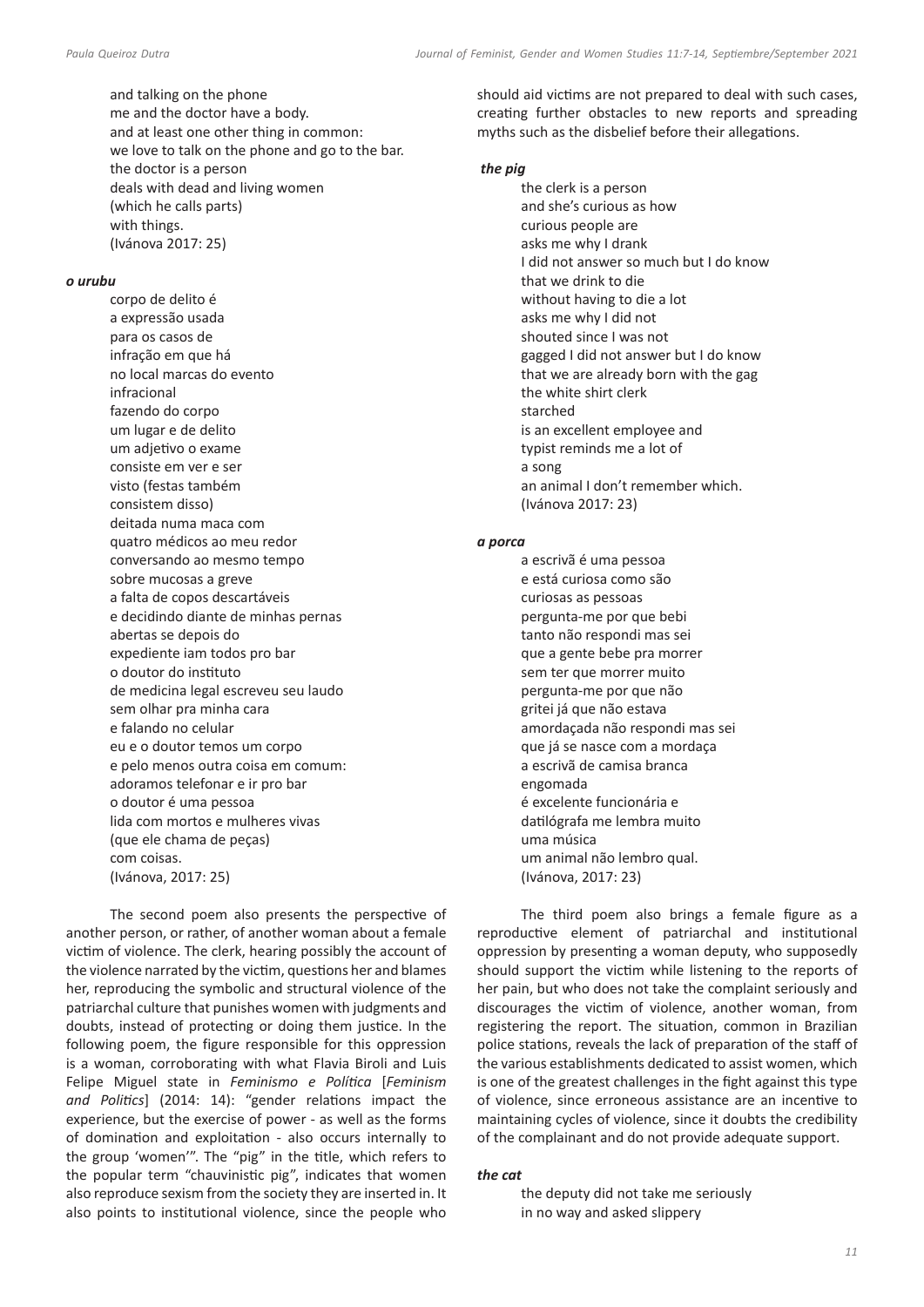if I really wanted to open an investigation was wearing a wonderful set and hideous pants and shirt jeans with jeans then reading the process the deputy reminded me of janus the two-faced Roman king and of the two-faced cat that died at age 15 a rarity a cat to live for so long yet the deputy is alive with the set jeans with janus. (Ivánova 2017: 21)

# *o gato*

a delegada não me levou a sério em nada e perguntou escorregadia se eu queria mesmo que se instaurasse inquérito vestia um conjuntinho maravilhoso e horroroso calça e camisa jeans com jeans depois ao ler o processo a delegada me fez lembrar de janus o rei romano com duas caras e do gato com duas caras que morreu aos 15 anos uma raridade um gato assim viver tanto já a delegada segue viva de conjuntinho jeans com janus. (Ivánova, 2017: 21)

The fourth and last selected poem exposes the systemic violence against women that fear for their lives and feel the constant threat of rape since an early age, corroborating with Débora Diniz's statement (2013) that rape is an "act of demarcation of women's guts by the patriarchy". The poem also alludes to girls who hide from the violence of men, for example, in the famous Ciudad Juárez, on the border between the United States and Mexico, known for the large number of femicides, but could be any other city, for example, any city in the north of Brazil, a region with high rates of violence against women. The act of entering a hole in the ground or in a suitcase, as written in the poem, not be seen and, thus survive, reveals the vulnerability of women, whose only available option is to deny their body and their femininity in an attempt to not draw attention. What Ivánova's poems expose is the fact that to be visible as a woman in a world where so much violence erupts over the female body constitutes in itself a threat. Whether hiding their bodies from the male gaze or through violence, like the hammer of the following poem, women seek to resist with the weapons they possess, showing that there is a resistance, that they are not passive before violent acts. The poems also show that women's violent reactions, as in the poem "O martelo" ["The Hammer"], are the result of a lack of support and other plausible options to free themselves from a life of violence. In addition, Ivánova talks about abortion, which turns out to be the only way for those who are not successful in hiding or defending themselves, although often the same

people who allow the existence of the abortion - not, of course, without making the issue a polemic - sometimes are the same ones who turn abortion necessary for those who suffer rape.

#### *the banana*

in the basement there was a suitcase inside her Josefine who hid there with her mother's help not be raped after all, one only rapes someone that is found the destiny of the mother, we do not know but Josefine it's fine, thank you, at the age of 11 she ate a banana for the first time offering from the French official who also gave abortions to the Germans that did not have hammers or suitcases. (Ivánova 2017: 15)

#### *a banana*

no porão tinha uma mala dentro dela josefine que aí se escondia com a ajuda da mãe para que não fosse estuprada afinal só se estupra alguém que se acha o destino da mãe não se sabe mas josefine está bem obrigada aos 11 anos comeu banana pela primeira vez oferecimento do oficial francês que também dava abortos às alemãs que não tinham martelos ou malas. (Ivánova, 2017: 15)

The irony present in the poems makes the poet's writing acidand intense, as seen in the poem"A banana" ["The Banana"], in which the fruit symbolizes the phallus, showing that not even hiding inside a suitcase seems to be the solution to the misogynist and sexist hate for women.

# **FINAL CONSIDERATIONS**

In *Feminism, Literature and Rape Narratives* (2010) Sorcha Gunne and Zöe Thompson gathered papers which discuss literary rape narratives in order to instigate the theoretical debate about rape as, both in literary and film narratives, an impasse before the attitude seems to be taken: should rape be represented or not? Should we talk about it or keep silent? Would that be a new violation, as some feminists argue? What Gunne and Thompson point out is that, more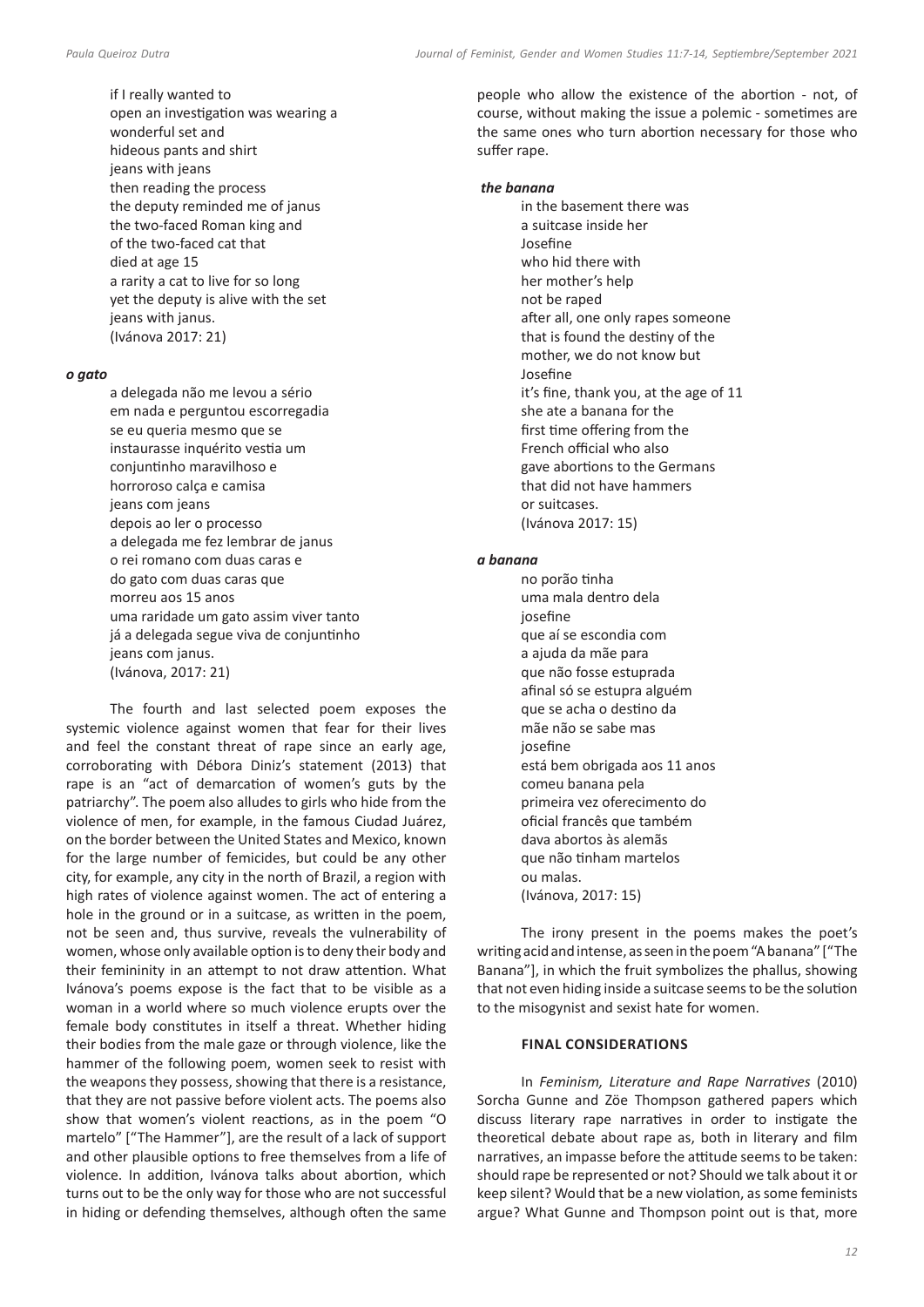than just fall into the same discussion, it is necessary to analyze narratives which reject voyeurism and the exploitation of violence to broach the subjectivity of violated women. In their book the researchers focus on female authorship and on titles which show women's perspective while addressing sexual violence and the different ways these women find to subvert standard notions. They argue that is mandatory to disrupt binarism, either by focusing on the victims or the perpetrators. Also, the contemporary authors examined by them come from different parts of the world  $-$  although they are all English-speaking writers  $-$ , which helps them in their search for a more inclusive approach capable of capturing the idea advocated by the organizers of a "feminism without borders" while not favoring some narratives to the detriment of others.

In this sense the male and the female authors analyzed here present different social perspectives when they discuss sexual violence in their work, since, as we saw in Rafael Gallo's short tale, his narrative perspective is built around a third character who is neither the victim nor the perpetrator, little explored in the story, but that of an observer who watches the consequences of the rape on the survivor, allowing us to reflect upon the impact of violence and its stigma, as well as discussing some of its myths.

When comparing our analysis of the short story with the poems of Adelaide Ivánova, it is possible to reflect on the social perspective of women and their relation to the representation of violence, because considering that "the perspective is an approach of the way we look to social events, which conditions, but do not determine what is seen" (Young 2016: 166), we rise the hypothesis that the different social perspectives could lead to different representations of violence against women.

The same way Carine Mardorossian (2004: 265) argues that the perspective and place of speech may interfere with the way we experience an event, without, however, determining it. A bit of the discussion emerged from the question of whether or not there is a Female writing, also addressed by Nelly Richard (2002) in her essay "A escrita tem sexo?" ["Writing Has a Gender?"]. Challenging the initial position of many writers that deny any differences based on biological and sexual aspects, Richard argues that affirming the language indifference to gender and sex is to reiterate a discourse that has always regarded the masculine perspective as a standard, an established power. For Richard (2002: 131), "language, literary writing, and cultural norms carry the marks of this sociomasculine violence, which subordinates texts to its vicious rules of universality."

Faced with the urgent need to problematize violence against women in our society, we agree with Jaime Ginzburg (2013) that literature can be an important tool to foster this discussion and to educate citizens on being more aware of their role in the world, and to prevail for a less unequal and less violent life. According to Ginzburg:

*Coexistence with literature allows us to create a repertoire of elements - images, ideas, positions, reports, examples - that are relevant to the constitution of individual and collective ethical guidelines. This repertoire, in its variety, contributes to an open and diversified debate. (Ginzburg 2013: 106).*

Based on the analysis above, we believe that this

debate and the humanizing potential of literature can be intensified and enriched by the broader possibility of bringing different social perspectives to light through the literary text, especially when seeking a critique of gender violence. We believe it is important to consider the works of male authors that deal with the subject, since they circulate as discourse in our society and contribute to the formation of new views on violence against women. However, it is important to value what Márcia Tiburi calls the "place of pain", since every minority has its own pain (2018: 116), to "articulate pain, recognize it, put it into a political place, one where the other is included as a subject full of rights who also has their own pain". In this way, it is indispensable to recognize that this "place of pain" enriches the work of female authorship with perspectives that bring to discussion the violence and the condition of women's lives, to a large extent, almost always silenced in life and in literature.

# **REFERENCES**

- Biroli, Flávia y Miguel, Luis Felipe. 2014. *Feminismo e política*. Sao Paulo: Boitempo.
- Bourke, Joanna. 2007. *Rape: Sex, Violence, History*. Gran Bretaña: Shoemakerhoard.
- Brownmiller, Susan. 1975. *Against Our Will*: Men, Women and Rape. Nueva York: Fawcett Columbia.
- Butler, Judith. 2015. *Quadros de guerra: quando a vida é passível de luto?*. Río de Janeiro: Civilização Brasileira.
- Candido, Antônio. 2011. *Literatura e direitos humanos*. *Vários escritos* (5ª ed.) Río de Janeiro: Ouro sobre azul.
- Cerqueira, Daniel y Coelho, Danilo. 2014. *Estupro no Brasil: uma radiografia segundo os dados da Saúde (versão preliminar*). Brasília: IPEA. 14/01/2018.
- Dalcastagnè, Regina. 2010. Representações restritas: a mulher no romance brasileiro contemporâneo. En Dalcastagnè, Regina y Leal, Virginia (eds.) *Deslocamentos de gênero na narrativa brasileira contemporânea*, 40-64. Sao Paulo: Editora Horizonte.
- Diniz, Debora. 2013. A marca do dono. *O Estado de São Paulo Journal*, 14/01/2018.
- Dowling, Colette. 2012. *Complexo de Cinderela*. 2ª edición. Sao Paulo: Editora Melhoramentos.
- Gallo, Rafael. 2012. Violentada. En Gallo, Rafael*. Réveillon e outros dias*. Río de Janeiro: Editora Record. Kindle Edition.
- Ginzburg, Jaime. 2013. *Literatura, violência e melancolia*. Campinas: Autores Associados.
- Gunne, Sorcha y Thompson, Zoe Brigley (eds.). 2010. *Feminism, Literature and Rape Narratives*: *Violence and Violation*. Nueva York, Londres: Routledge.
- Ivánova, Adelaide. 2017. *O martelo*. Río de Janeiro: Edições Garupa.
- Mardorossian, Carine. 2004. Toward a new feminist theory of rape. *Gender Studies***,** 1(3): 243-275.
- Pasinato, Wânia y Blay, Eva. 2018. A violência contra as mulheres e a pouca produção de informações. *Jornal da USP*, 25/01/2018A
- Richard, Nelly. 2002. A escrita tem sexo? En Richard, Nelly (ed.) *Intervenções críticas*: arte, cultura, gênero e política: 127-141. Belo Horizonte: Editora UFMG.
- Segato, Rita. 2014. Las nuevas formas de la Guerra y el cuerpo de las mujeres. *Revista Sociedade e Estado*, 29(2):